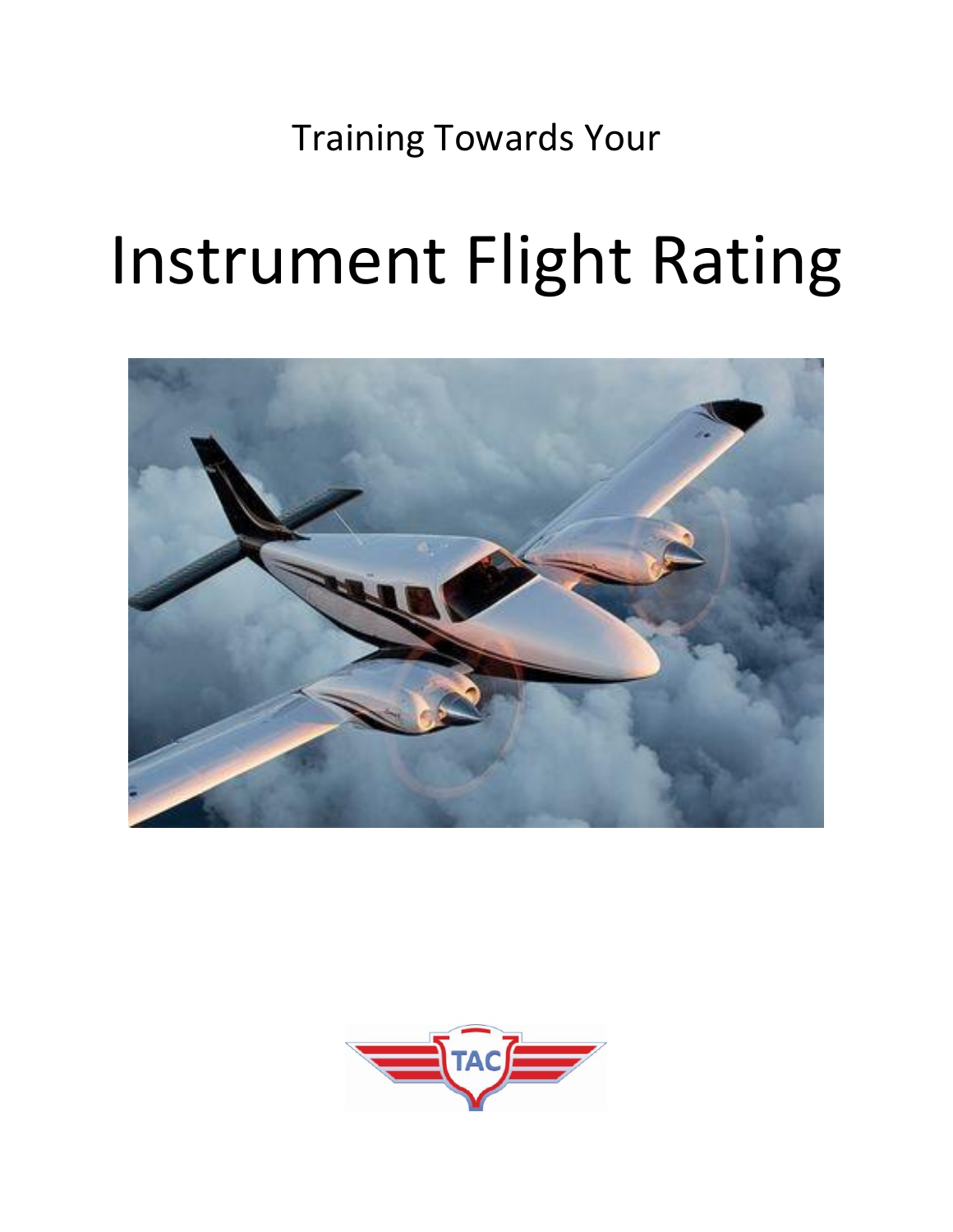Welcome to the Tauranga Aero Club. We hope that you enjoy your time with us, and that you get as much from your flying as we have received from ours. This guide was produced by the instructors at the aero club to answer some of the more frequent questions we get about obtaining an Instrument Rating.

# *What Can You Do With An Instrument Rating?*

With an instrument rating, you will have the freedom to fly in more places and in Instrument Meteorological Conditions (IMC). As the title implies, an instrument rating permits you to fly "by instruments," i.e., without visual references to the ground, horizon, and other landmarks.

# *What Licence Do You Need To Hold In Order To Obtain An Instrument Rating?*

In order to obtain your Instrument Rating, you can hold either a Private Pilot Licence (PPL) or Commercial Pilot Licence (CPL), which includes the night flying privileges for that license.

# *What Medical Requirements Are There?*

If you have a PPL and hold a Class 2 medical certificate, the only requirement needed is that you meet the Class 1 hearing standards prescribed in Part 67 and this must be endorsed on your Class 2 medical certificate.

# *What Flying Hours Do You Need To Get Your Rating?*

- 50 hours of VFR cross-country navigation flight time as pilot-in-command, of which not less than 10 hours are in the appropriate category of aircraft.
- 10 hours of dual instrument cross-country flight time under an IFR flight plan.
- 40 hours of instrument time.
- 20 hours of instrument flight time in that category of aircraft, of which at least 10 hours are dual instruction.

Your can either complete your IFR training as a Single Engine Instrument Rating using our G1000 Cessna 172, or if you would like to obtain a Multi Engine Instrument Rating, you can sit your flight test in our PA34- 200 Seneca.

If you choose to obtain the Multi Engine Instrument Rating, you will first need to complete a twin-engine type rating, which on initial issue is a minimum of 5 hours. If you already have a non-centreline thrust rating then the subsequent issue on the PA34-200 is a minimum of 1 hr to demonstrate competency.

After you have completed your twin aircraft type rating, you will commence your IFR training first in the Cessna to learn and understand basic concepts of flight with sole use of instrumentation before moving on to the much faster PA34-200 Seneca.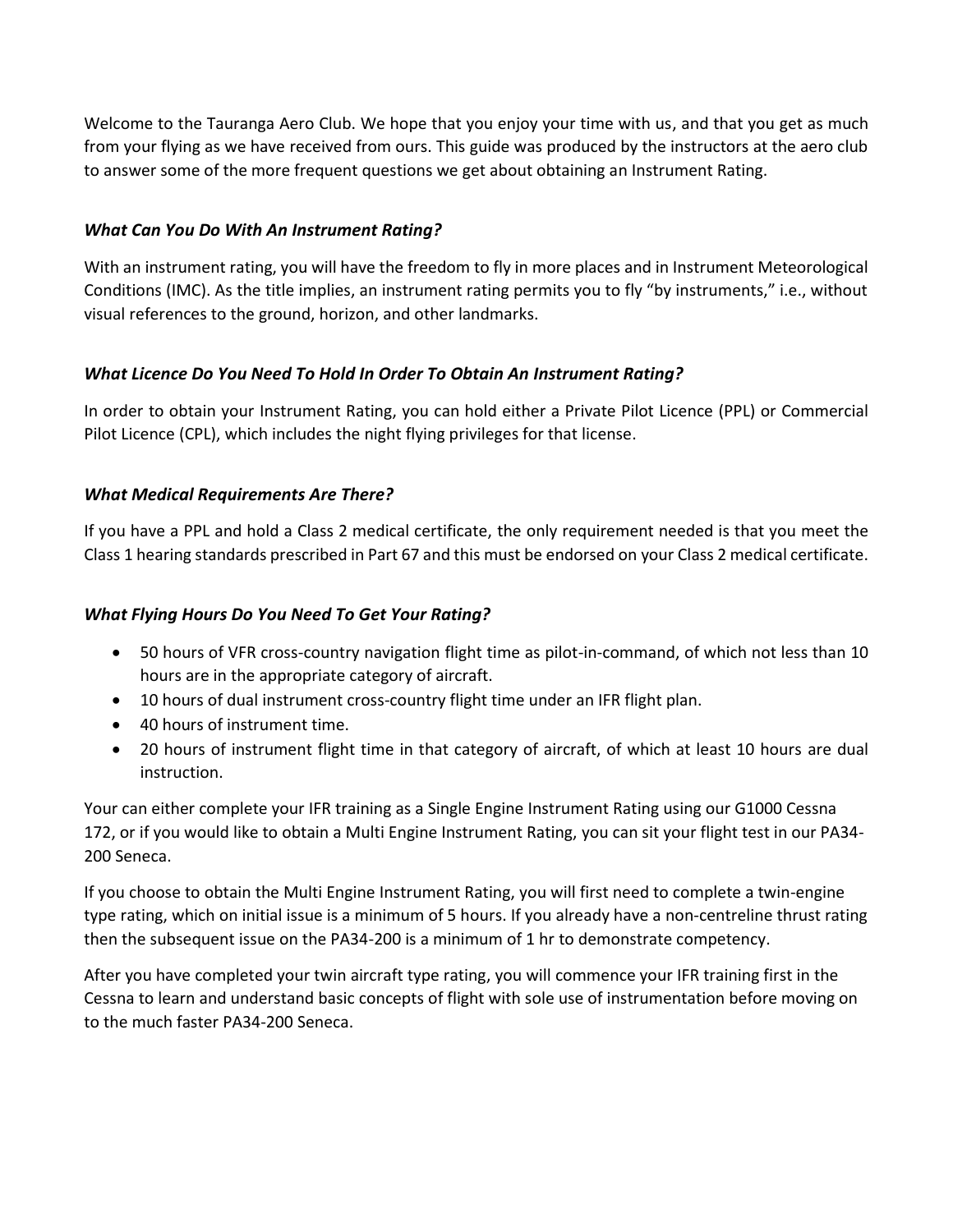# *What Exams Do You Have To Pass?*

- CPL Meteorology
- CPL Human Factors
- IR Air Law
- IR Navigation
- IR Instruments and Navigation Aids

The level of difficulty of the exams is a step higher than the PPL exams and will require thorough study. Study guides are available for each subject which start from \$81.00 each and can be purchased at https://www.waypoints.nz, and the exams are taken on a regular ongoing basis in Tauranga City with prices starting from \$157.00 per sitting. Please note that these are both third party suppliers, so pricing is subject to change without notice.

Your instructor at the aero club will show you how to obtain the study guides, the required equipment for each exam, and how to apply to sit each examination.

We recommend that you begin studying for your first exam once you start your training as to complete the ground theory in a timely manner.

# *Are There Any Other Requirements?*

You must undergo the CAA Fit and Proper Person assessment process. Under New Zealand law, all applicants for a pilot's license must demonstrate that they have an acceptable respect for the law.

Minor criminal convictions and traffic offences are not a problem, but if you have something more serious in your past it may be a good idea to undergo this check prior to spending money on flight training. The check is carried out in complete confidence by the CAA. This must be no older than 3 months old before sending it off to CAA with your rating application.

At the conclusion of your flight training, you are required to pass a practical flight test in an aircraft with a CAA authorized flight examiner. Similar to a driver's license test but with wings.

# *What is the Tauranga Aero Club?*

The Tauranga Aero Club is an incorporated society, similar to a well-established baseball team or football club. Although the club is run along commercial lines there are no shareholders and it does not exist to make a profit. The club is administered by a committee which is elected by the club members. The club operates four aircraft – three two seat trainers and a four-seat cross country machine. It also has access to several other light aircraft through commercial agreements, including twin engine aircraft. The club rooms consist of the aircraft hangar, offices, briefing room, showers, kitchen facilities, a fully licensed bar, and the club rooms themselves. Three full time flying instructors are employed by the club and are on duty seven days a week (we close on all government listed public holidays).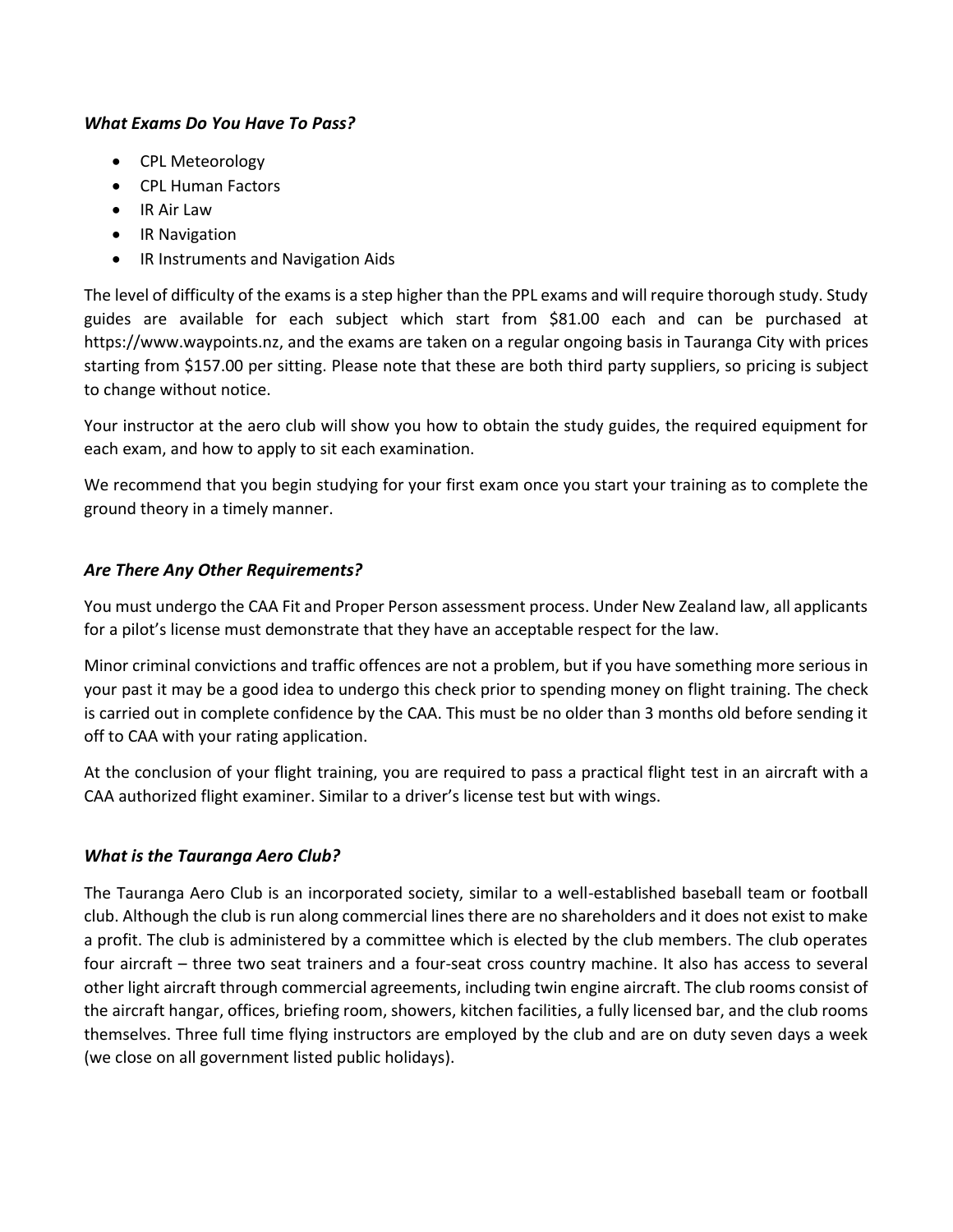The aero club movement was established shortly after WWII. At the time, its charter was to *promote aviation to the wider public* and this still remains a foundation of the club charter today. Although aviation is well established in today's society, there is probably less need to promote the new, exciting, and slightly crazy fad of charging around the sky in biplanes. The club exists today to give access to aircraft at a reasonable cost to club members, as a social club, a commercial operation, to provide a career pathway for young instructors aspiring to an airline career, and to introduce as many people as possible to the joy of learning to fly.

Membership of the club is deep and varied. Many club members are private pilots, but there are also 30,000+ hour topdressing pilots, active domestic and international airline pilots, retired 747 training captains, flying instructors, aircraft engineers, and all manner of aviation buffs. The bar is open on club nights every Friday and Sunday, where all members are welcome to come along and talk shop.

# *How Does Flight Training Work?*

When you are ready for your first lesson, contact us and book yourself in. A lesson consists of a 30-minute power point briefing if required, then your instructor will teach you how to make sure the weather is suitable for an IFR flight, how to complete an IFR flight log and how to submit an IFR flight plan on IFIS. You will then jump into the aircraft for about 2-3 hrs and learn flight with sole reference to the instrumentation. Once your flight is completed you will have a short debrief. **You should allow four hours for each lesson**. Subject to weather and other students' bookings, you can schedule with your instructor at the pace in which you want to learn and proceed with your IFR training.

An Instrument rating can be completed in about 1-2 months if you work hard and are good at studying for and sitting exams.

### *How Much Does It Cost?*

Flying lessons are paid according to the amount of time the aircraft engine is running, as recorded by an air switch meter in the aircraft. This means we can only estimate the total cost of the training.

Our current dual instruction rate is \$388.50 per hour of engine run time on a Cessna G1000 aircraft, if you are a member, and \$466.20 per hour for non-members.

If you would like to obtain a Multi Engine Instrument Rating, our current dual instruction rate is \$648.50 per hour of engine run time on a Seneca PA34-200 aircraft, if you are a member, and \$778.20 per hour for nonmembers.

Our membership runs from 1<sup>st</sup> April until 31<sup>st</sup> March each year and costs \$150.00 per year for singles and \$160 per year for couples with new members always welcome. There is also a \$48.50 per hour charge for any pre-flight briefings (not all flights involve a pre-flight briefing). Most briefings are around 30min - 1hr at the start of your instrument training.

As Tauranga is a controlled aerodrome, all aircraft landing here must pay a landing fee (for the owner of the airfield – your friendly local council) and airways fee (for air traffic control). For the Cessna G1000 this works out to \$7.00 and \$9.50, respectively.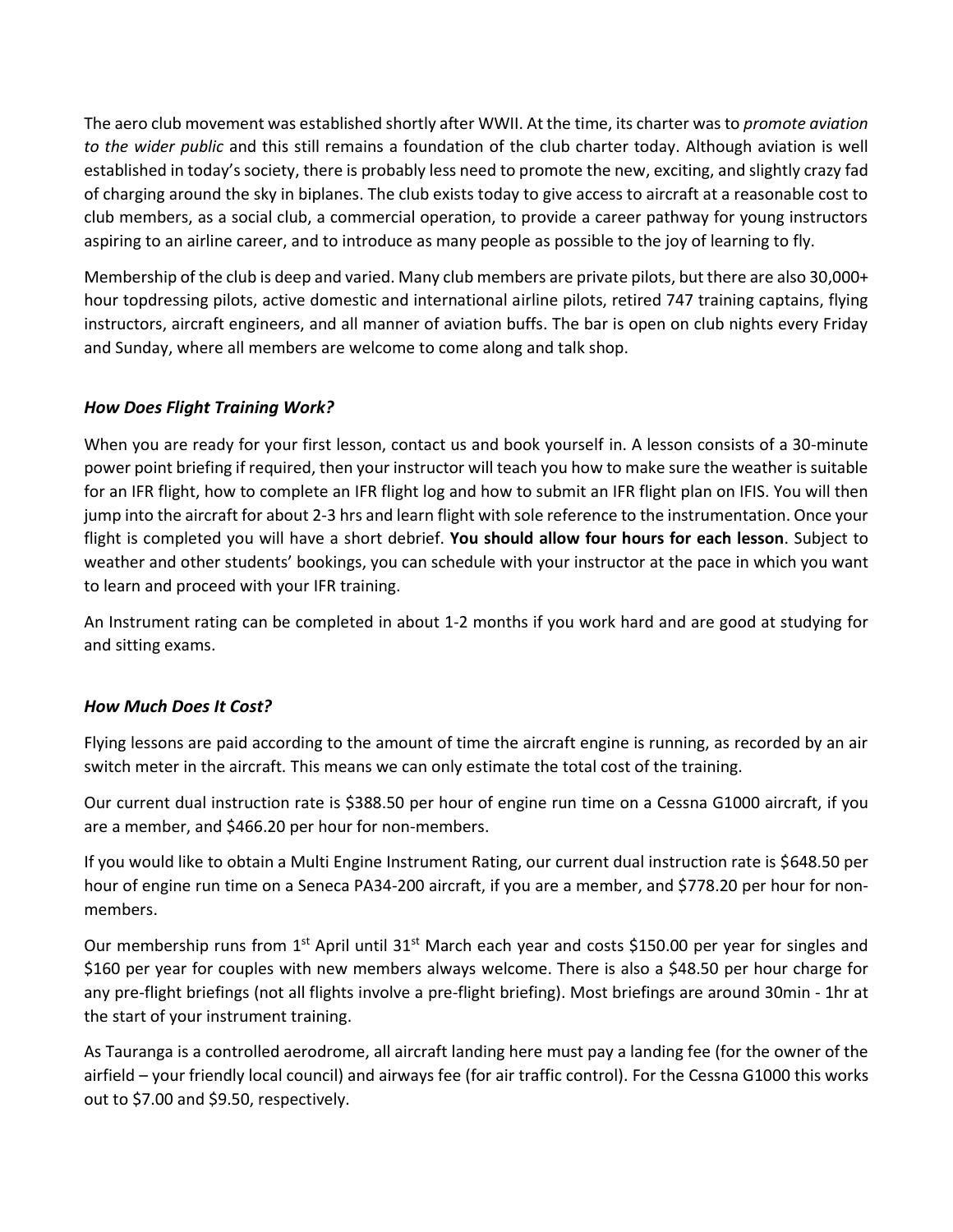There is also a charge of \$4.70 for each touch and go performed during your flight. When using IFR you will also need to pay for an IFR flight plan (\$25), IFR en-route service charge (\$7.50) and IFR approach at an airfield attender (\$6.50) or unattended (\$4.00).

So, for a 2.5-hour dual training flight on the Cessna G1000, expect to pay the following:

- Ground briefing 1 hours  $\omega$  \$48.50 per hour = \$48.50
- Airborne time 2.5 hours @ \$388.50 per hour = \$971.25
- Airways fee \$9.50
- Landing fee \$7.00
- IFR Flight Plan fee \$25.00
- IFR Approaches fee attended (min. 2) \$6.50 each = \$13.00
- Total cost  $$1,074.25$

A Class 1 or 2 medical will cost approximately \$750.00.

For a 2.5hrs dual training flight on the Seneca, expect to pay the following:

- Ground briefing 1 hours  $\omega$  \$48.50 per hour = \$48.50
- Airborne time 2.5 hours @ \$648.50 per hour = \$1,621.25
- Airways fee \$9.50
- Landing fee \$23.00
- IFR Flight Plan fee \$25.00
- IFR Approaches fee (min. 2)  $$6.50$  each =  $$13.00$
- Total cost \$1,740.25

Theory exams cost approximately \$157.00 each to sit, and you should budget \$200.00 - \$300.00 for each subject for all of the study guides and reference material you will need.

Other miscellaneous costs are as follows:

- NZ Flying Training Manual \$99.00
- IFR flight test fee \$839.06
- License issue fee \$230.00
- AIP Vol  $1, 2$  and  $3 $207.00$
- AIP amendment service \$232.04 (paid each year)

The total overall cost to get an Instrument Rating will vary depending on your progress through the exams and flight training program. From experience, we estimate the total cost for most people is approximately \$17,000. Some will do it for slightly less than that figure, some will enjoy the scenery more along the way and do it for slightly more.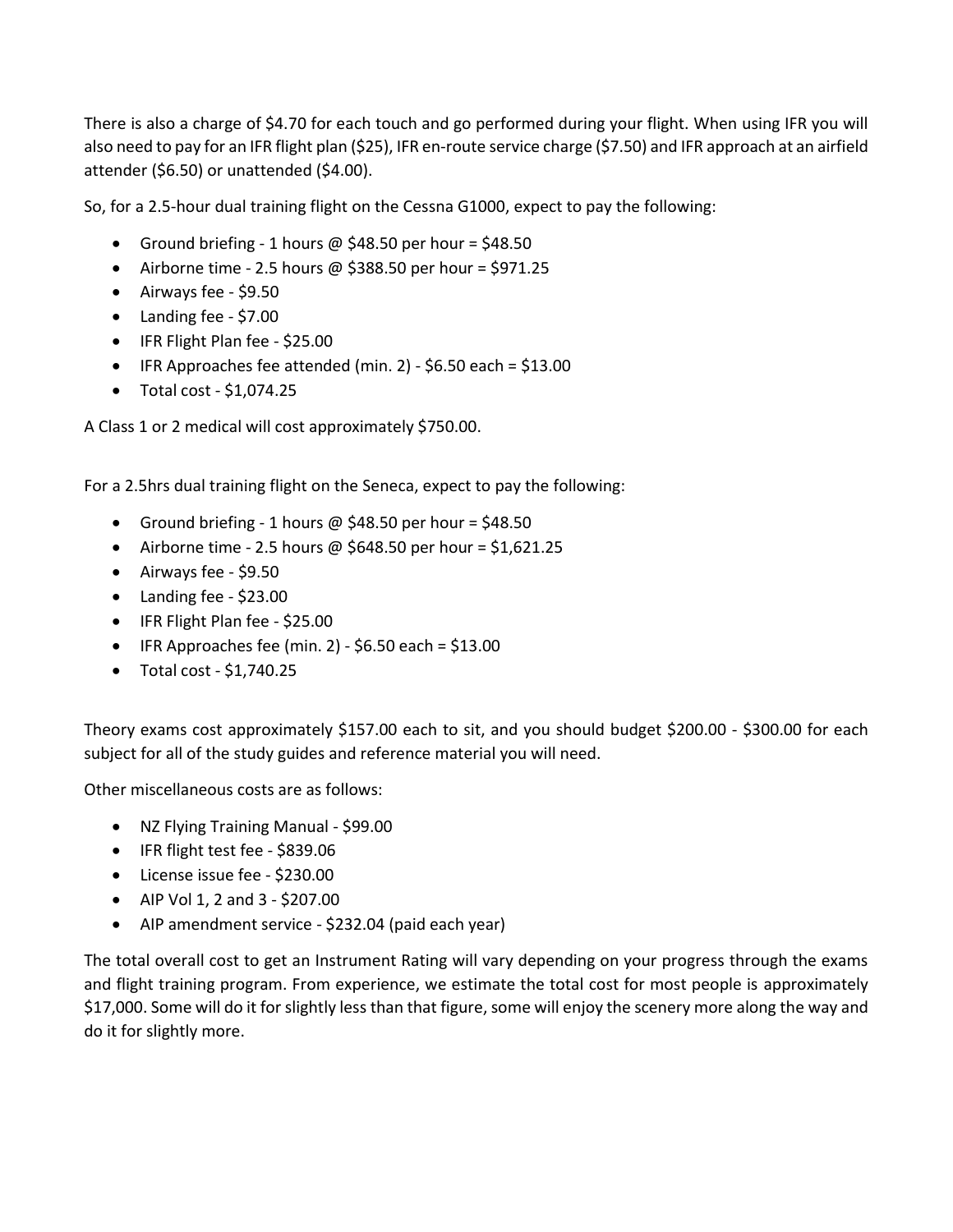#### **Estimated Cost for an Instrument Rating:**

- Approximately 30 Hours Flight Time and Briefings approx. \$15,700
- Class 1 & 2 Medical \$750
- Airways and Landing Fees approx. \$1,635.00
- IR Flight Test Fee \$839.06
- 5 Exams \$782.60
- CPL and IR Books \$331.00
- A.I.P Volume 1, 2 and 3 including update service \$207.00.
- Student Pilot Guide \$15.00
- CAA License issue fee \$231.00

### **Total approx. \$20,491.00 – based off the G1000.**

#### **PLEASE NOTE: Any cancellations made within 24 hours of your scheduled lesson will incur a \$50 fee.**

#### *Contact Us*

**Phone:** (07) 575 3210 **Email:** tgaeroclub@gmail.com **Website:** www.flytac.co.nz **Postal:** 240 Aerodrome Rd, Tauranga Airport, Mount Maunganui